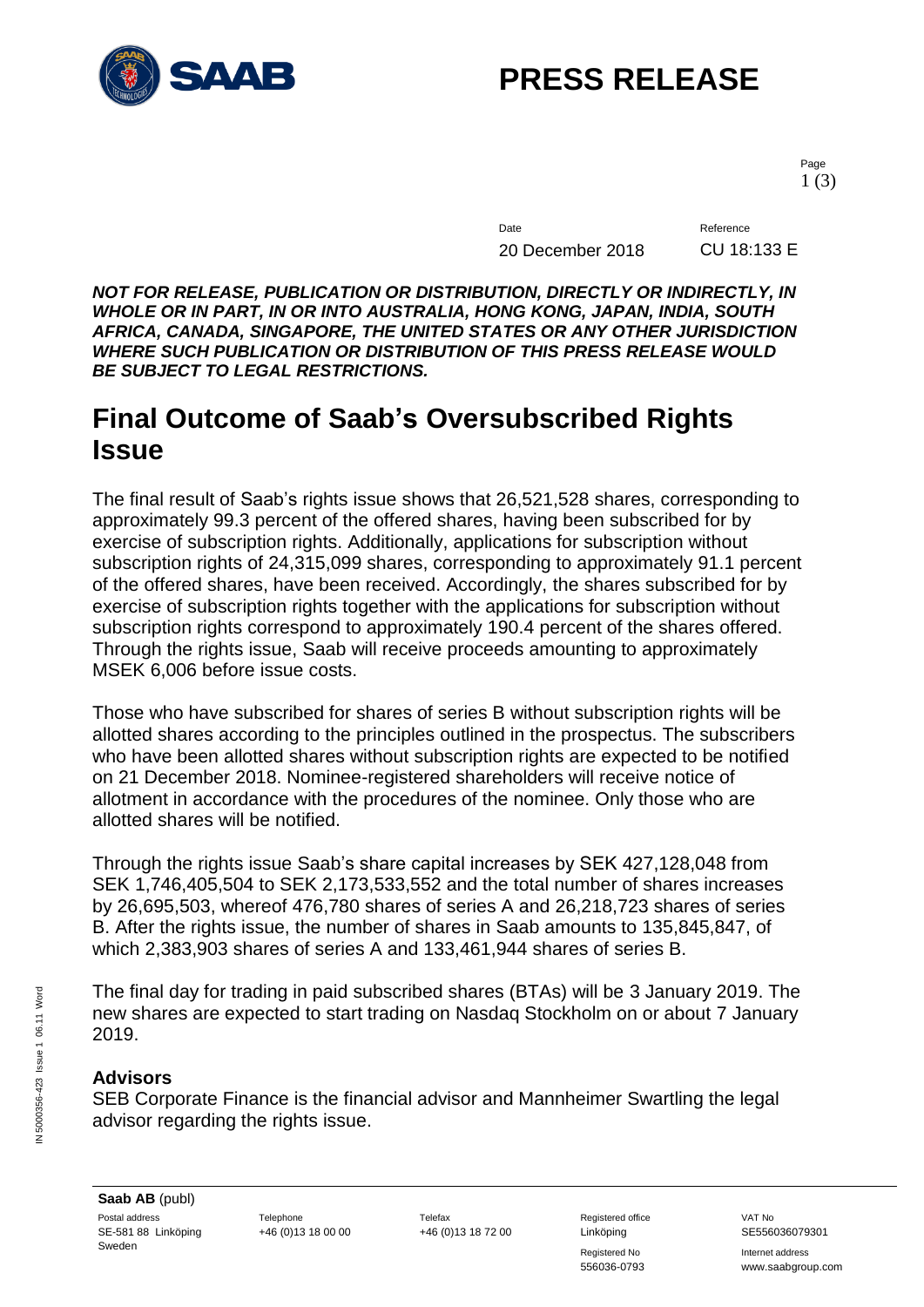

## **PRESS RELEASE**

Page 2 (3)

*For further information, please contact: Ann-Sofi Jönsson, Vice President, Head of Investor Relations* +46 734 187214 ann-sofi.jonsson@saabgroup.com

*Saab Press Centre, +46 (0)734 180 018, presscentre@saabgroup.com*

[www.saabgroup.com](http://www.saabgroup.com/) [www.saabgroup.com/YouTube](http://www.saabgroup.com/YouTube) Follow us on twitter: @saab

*Saab serves the global market with world-leading products, services and solutions within military defence and civil security. Saab has operations and employees on all continents around the world. Through innovative, collaborative and pragmatic thinking, Saab develops, adopts and improves new technology to meet customers' changing needs.*

#### **IMPORTANT INFORMATION**

**The information in this press release does not contain or constitute an offer to acquire, subscribe or otherwise trade in shares, subscription rights or other securities in Saab Aktiebolag ("Saab AB") in any jurisdiction.**

**This press release may not be released, published or distributed, directly or indirectly, in or into Australia, Hong Kong, Japan, India, South Africa, Canada, Singapore, the United States of America, including its territories and possessions, any state of the United States or the District of Columbia (the "United States") or any other jurisdiction where such action is wholly or partially subject to legal restrictions or where such action would require additional prospectuses, registrations or other actions in addition to what follows from Swedish, Danish, Finnish, Norwegian law, or the laws of the United Kingdom. Nor may the information in this press release be forwarded, reproduced or disclosed in a manner that contravenes such restrictions or would entail such requirements. Failure to comply with this instruction may result in a violation of applicable securities laws.**

**The securities referred to in this press release have not been and will not be registered under the United States Securities Act of 1933, as amended ("Securities Act"), or under the securities laws of any state or other jurisdiction in the United States and may not be offered, subscribed, used, pledged, sold, resold, allotted, delivered or transferred, directly or indirectly, in or into the United States absent exemption from, or in a transaction not subject to, the registration requirements of the Securities Act and in accordance with securities laws of the relevant state or other jurisdiction in the United States. All offers and sales of securities in connection with any rights offer by Saab AB will be made, subject to certain limited exceptions, outside of the United States and in reliance on, and in compliance with, Regulation S under the Securities Act. There will be no public offering in the United States.**

**This press release may contain forward-looking statements which reflect Saab AB's current view on future events and financial and operational development. Words such as "intend",** 

**Saab AB** (publ) Postal address **Telephone** Telephone Telefax Telefax Registered office VAT No SE-581 88 Linköping Sweden

+46 (0)13 18 00 00 +46 (0)13 18 72 00 Linköping SE556036079301

Registered No **Internet address** 556036-0793 www.saabgroup.com